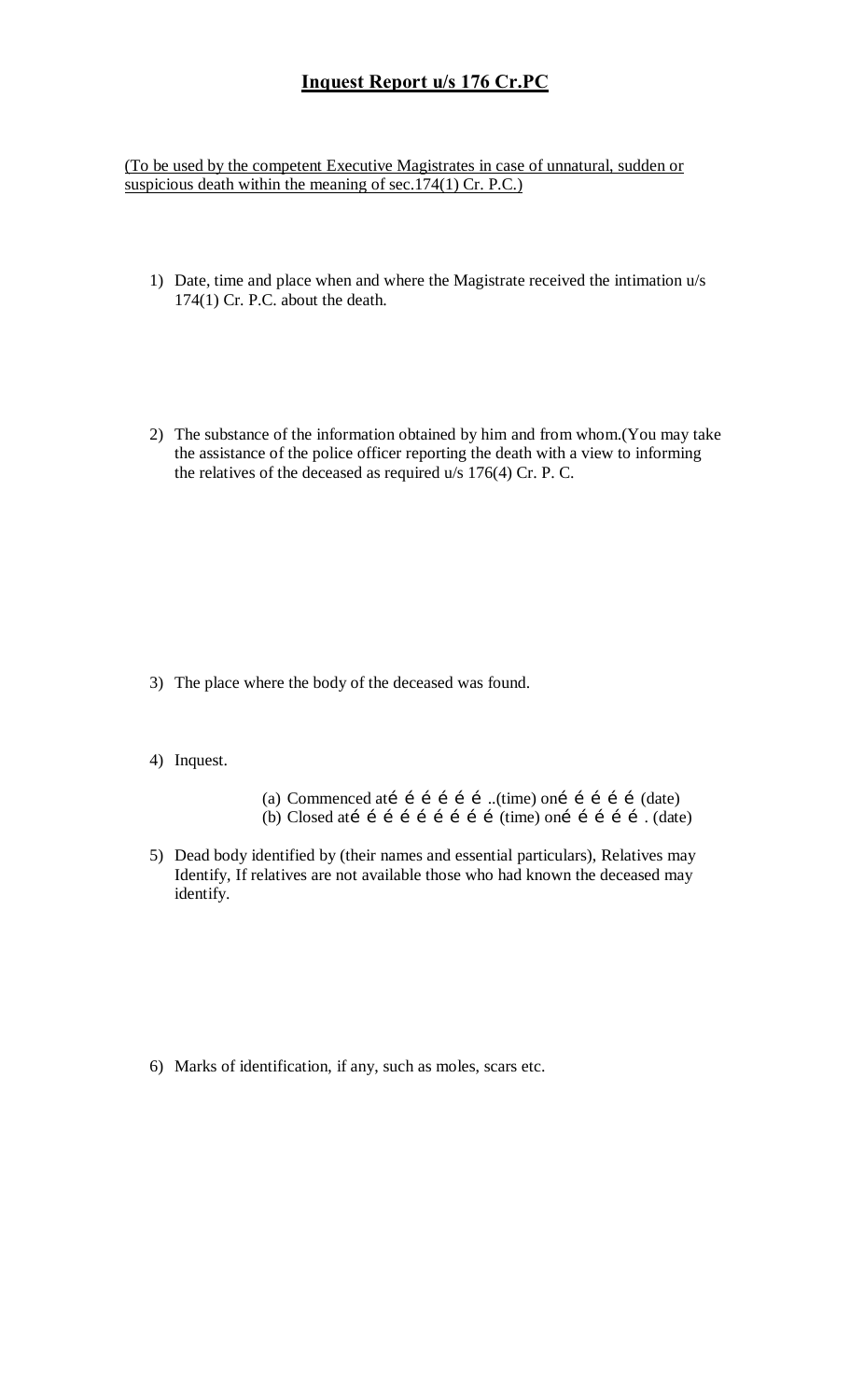- 7) Name parentage, sex, age, caste and residence of the deceased.
- 8) Relatives, if any, present at the inquest (their names, addresses and relationship with the deceased)
- 9) Names and other necessary particulars of two local and respectable witnesses in whose presence the inquest was held. (It is not mandatory but desirable)
- 10) Description of the corpse (after close observation of all parts of body in good light, generally under sunlight during day time), cavities such as those pertaining to nose, ear, mouth, vagina etc should be closely examined.

Note down the following features:

- a) Position and attitude of the body.
- b) Number, position, length, breath and direction of wound(s)(not depth)

- c) Nature of wounds-incised, lacerated, bruises, fractures (so far they are visible on the external examination and could be ascertained by a non-medical person).
- d) Signs of ligature marks if any.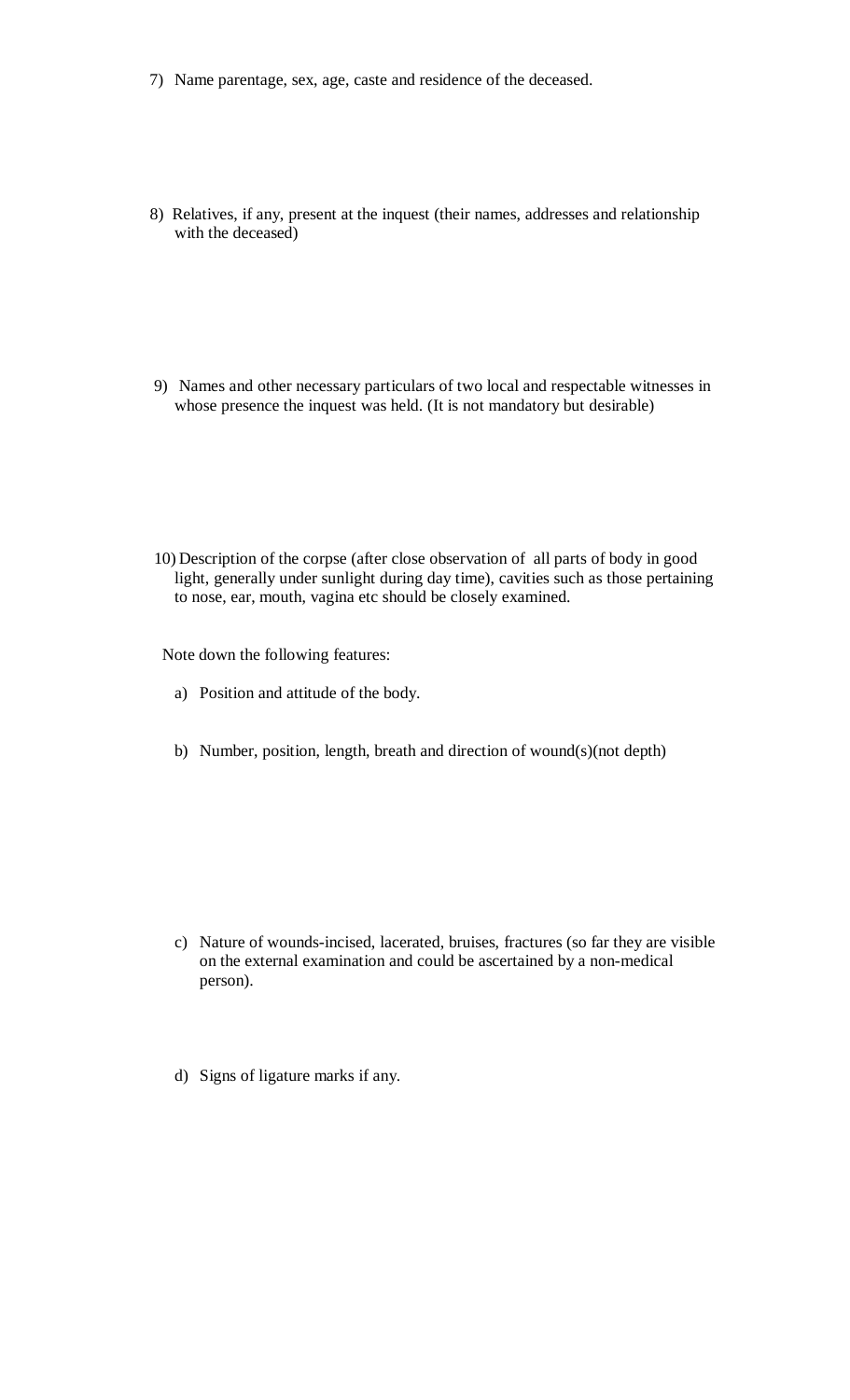- e) Signs of inflammatory reaction(swelling etc) if any.
- f) Expression of the countenance.
- g) Position of limbs, eyes and mouth.
- h) Presence of blood (liquid or clotted), saliva, froth, vomit, semen, swabs etc. (if any)
- i) Condition of clothes/ornaments.
- 11. Is the body well nourished and vigorous or emancipate and weak ?
- 12. Viewing of the surroundings in their totality with the dead body lying there in.

Note down the following:-

- a) Marks of violence or struggle.
- b) Articles such as rope, weapon, ammunition, phial, used cartridge, chemicals etc.
- c) Suicide note, if any.
- d) Foreign matters such as weeds, straws etc in the hair or clenched to the hands of the deceased or attached to part of the body.
- e) Are there circumstances available in the scene to show that the deceased kill himself/herself.
- f) Do you notice anything in the surroundings to suspect foul play ?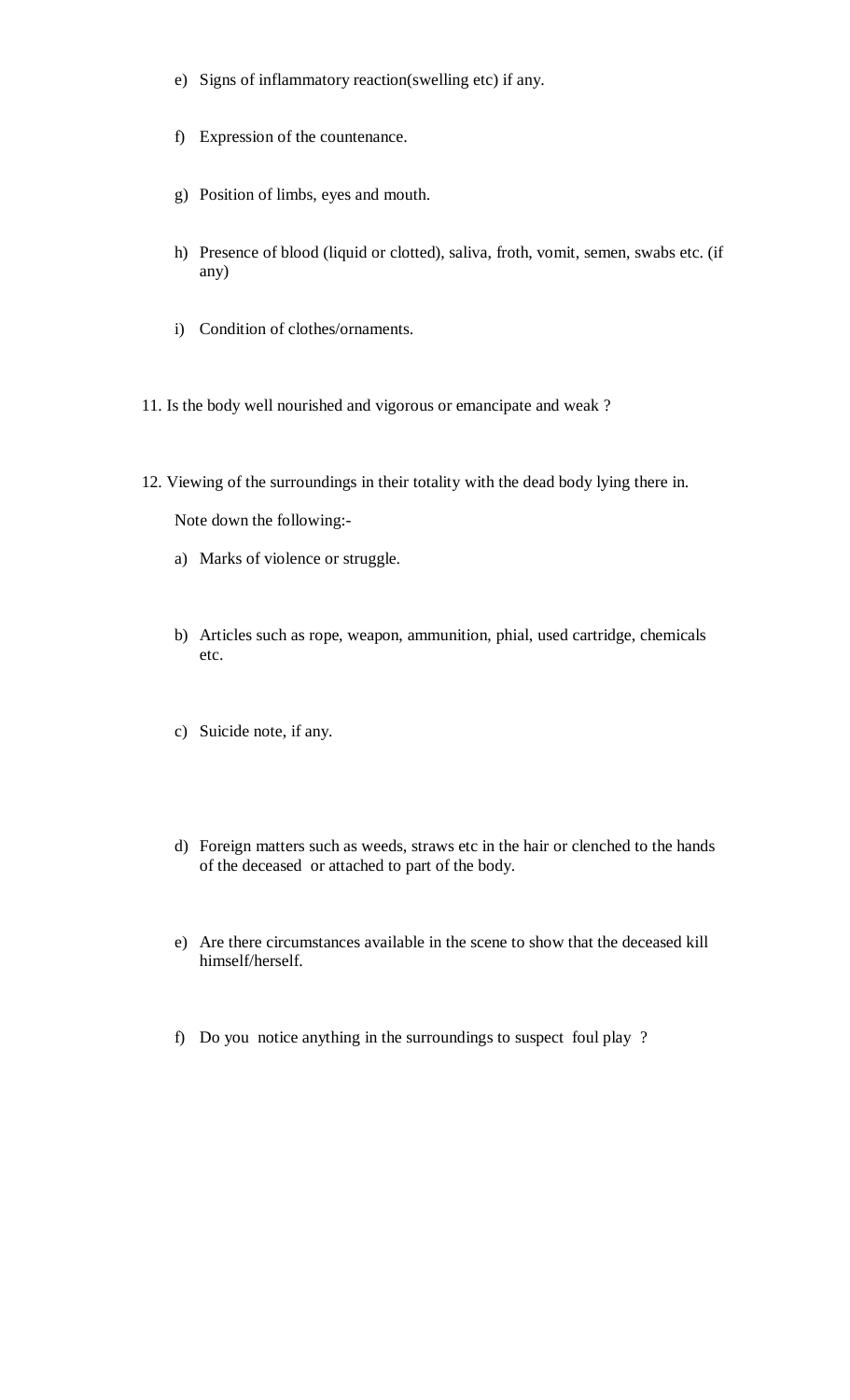- 13. Number and Names of the witnesses examined by the Magistrate and substance and weight of their evidence(the evidence to be recorded on separate sheet of papers)
- 14. Opinion of the Magistrate as to the cause of death as could be ascertained by him, based on his inspection of the scene, close examination of the dead body and evidences adduced by the witnesses.
- 15. Whenever there are wounds, fractures, bruises and other marks of injury as may be found on the body the Magistrate should state in what manner or by what weapon or instrument, if any, such injuries/marks appear to have been caused.
- 16. Sketch plan of the place where the dead body is found & photograph taken, if any
	- 17. Has the Magistrate held the inquest in addition to or in lieu of the Police investigation u/s 174/175 CrPc ?
	- 18. Upon a consideration of the totality of the material including the examination of the dead body , inspection of the scene & testimony of the witnesses, are there grounds for suspecting foul play ?
	- 19. Is it a case where the person died in police custody ?
	- 20. Action proposed to be taken, if any, in pursuance of the Magisterial inquest .

 Signatures of the persons present as mentioned in item 9.